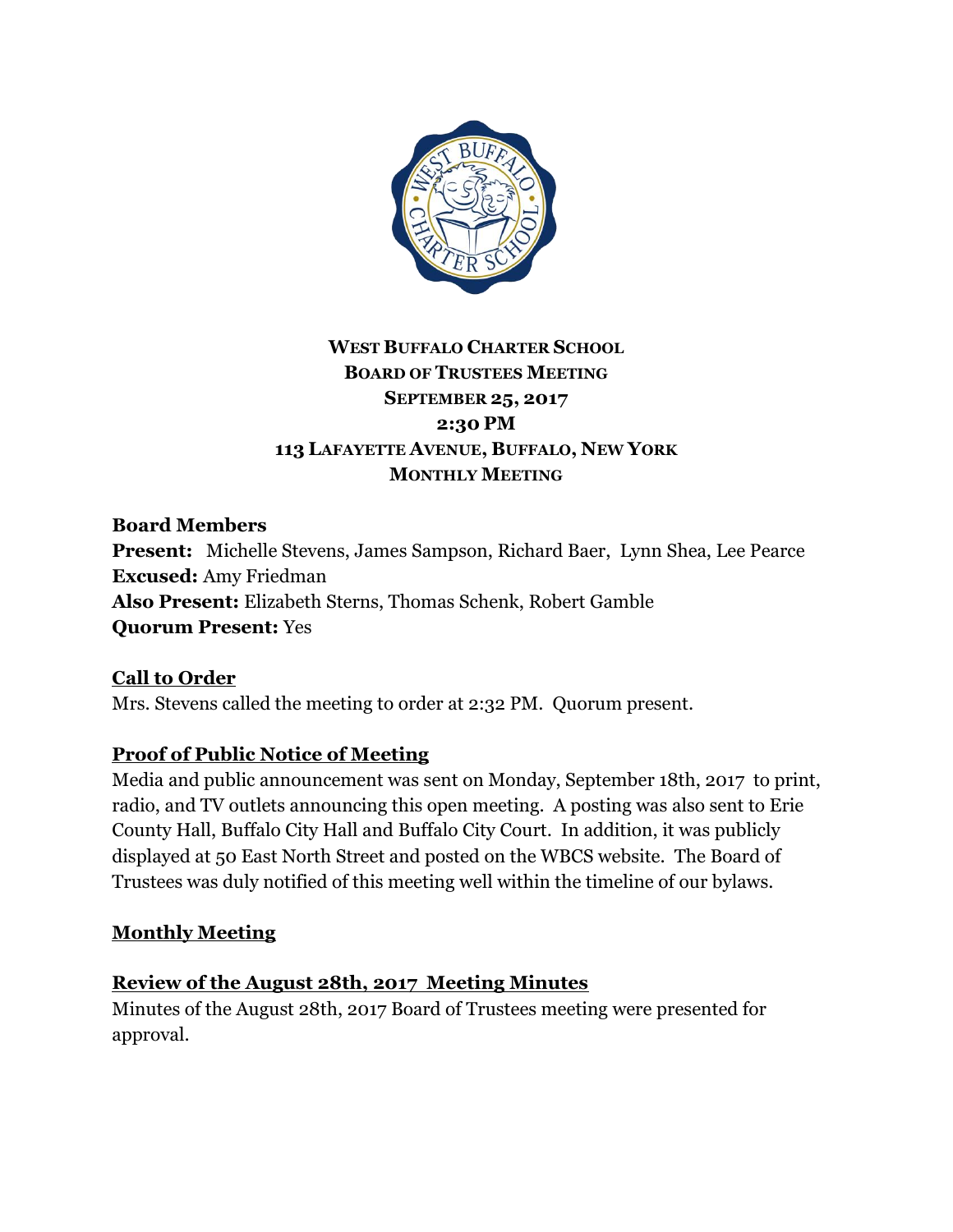## **Upon motion duly made by Mr. Sampson and seconded by Mrs. Shea, the minutes of the August 28th, 2017 Board meeting were approved as presented. All in favor. Non-opposed.**

## **School Leader Report**

● Mrs. Stevens and Mrs. Sterns addressed various topics pertaining to Mrs. Todoro's School Leader Report in her sted.

## **Upon motion duly made by Mr. Sampson and seconded by Mrs. Shea, the Art Teacher and Classroom Aide were approved as presented. All in favor. Non-opposed.**

### **Expansion and Construction**

- Mrs. Sterns provided information pertaining to Phases IV and V of the current construction project.
- Deadline milestones for steel is delayed about a week.
- Discussion regarding the fire pump. Mrs. Sterns and Mr. Baer to follow up with the school attorney regarding past inspections and reviewing previous documentation.

## **Financial Report**

Mrs. Sterns presented the financial reports for the period ending August 31st, 2017 (a copy is attached hereto and made a part hereof).

## **After review and discussion, upon motion duly made by Mr. Sampson and seconded by Mr. Deuschle, the August 31st, 2017 financials were approved as presented. All in favor. Non-opposed.**

- EBC auditing/consulting internal WBCS HR functions, processes and procedures to fine-tune and/or establish the creation of HR standards in the office.
- Financial audit currently taking place.

# **Upon motion duly made by Mr. Sampson and seconded by Mrs. Pearce, the contract with Catholic Charities was approved as presented. All in favor. Non-opposed.**